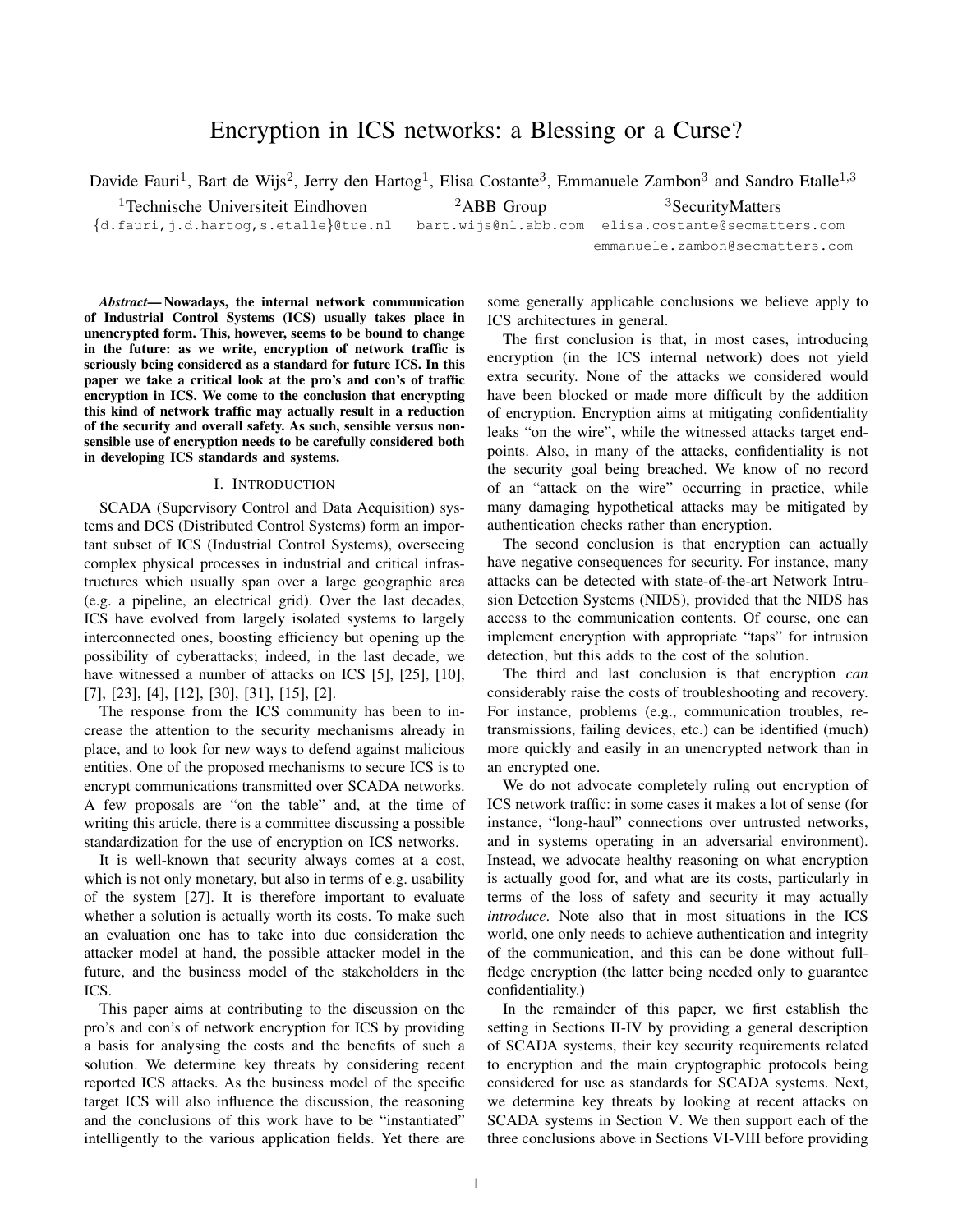conclusions in Section IX.

#### II. SCADA SYSTEMS OVERVIEW

In this section we introduce the basics, the architecture and the communication strategies of SCADA systems as a basis for the security discussion in the following sections. Both ICS and SCADA systems monitor and control physical processes. A key feature of SCADA systems is that they operate over multiple geographical locations and, as such, their communication networks need to span over large distances.



Fig. 1. Simplified architecture of a SCADA system<sup>1</sup>

Figure 1 presents a simplified model of an industrial control system connected through a SCADA network which is sufficient for our purposes. Several geographically distributed remote stations are interconnected with a control center. This could be through a dedicated link or via the Internet.

Each of the stations deals with a different part of a physical process, gathering data through sensors (e.g. the pressure sensor in Remote Station 2), and/or controlling the process through actuators (e.g. the valve at the same station). These end devices are monitored and controlled over a local network by Programmable Logic Controllers (PLC) and Remote Terminal Units (RTU). These are in turn interconnected to each other, possibly in hierarchical master/slave architectures or across remote stations, in order to coordinate the monitoring of the process.

Often industrial systems also have a dedicated control center (CC) to govern the entire process. A typical CC consist of different components, such as SCADA application servers to monitor and control the process, Human-Machine Interfaces (HMI) for operators to interact with the SCADA software, database servers with historical records, or interoperability servers (using standards such as IEC 61850 or OPC-UA, defined in IEC 62541 [6]) for interconnecting SCADA software and hardware devices from different vendors. The CC is usually physically separated from other parts of the system, and relies on a gateway/router to communicate with the remote stations.

Originally, the connection between the CC and the remote stations was done through narrowband radio, dedicated wired links or even satellite systems. The need for integration of services (i.e. firmware update, remote access) has removed the tight separation between SCADA and business networks;

and to standardize communications over all these different physical media, SCADA networks are moving to using IPbased networking [20]. For backwards compatibility, messages are repackaged into a TCP/IP wrapper allowing reuse of message formats and existings protocols, such as Modbus. A router/gateway at each remote station serves as interface between IP-based networks on the outside and the fieldbus protocol-based SCADA networks on the facility floor.

The communication between the control center and devices within remote stations can be categorized into four types [33], namely: data acquisition requests, firmware upload, control functions and broadcast messages. These different types of messaging are usually implemented through a request/response model with clear text messages, following a device vendor proprietary communication protocol.

With these main ICS/SCADA network components in place, we next look at the security needs of such systems.

#### III. SECURITY PROPERTIES AND ENCRYPTION

Encryption is often seen as a method to improve the security of a system. However, to really evaluate the security of a system we first need to know its security requirements.

*Capturing security requirements (for ICS).* The security requirements for an ICS can be expressed using the classic C.I.A. triad of confidentiality, integrity, and availability, along with authenticity. These are useful to capture the security requirements for any information system. However, priorities of different security requirements in an ICS are inherently distinct from those of a typical IT environment.

In ICS, timely process execution *availability* is the absolute priority, especially for critical infrastructure or a core process of the production line [36]. Process availability is achieved through the sub-requirements of network availability and data correctness, which are also essential to ensure continuous monitoring of faults, anomalies, and potential threats [11]. Correctness of data sent over an untrusted network requires message *authenticity*, which is a combination of *source authentication*, i.e. establishing the identity or role of the sender of a message, and *message integrity*, i.e. assuring data has not been altered during transmission. If the data is valuable, private, or otherwise confidential, we also need message *confidentiality*.

Traditionally, SCADA networks were built on the assumption that only trusted components and entities would be able to connect to them. Thus there were no confidentiality concerns, and integrity checks against faults were sufficient to also achieve messages authenticity. However, nowadays SCADA networks are more accessible and may utilize untrusted networks such as the internet, requiring enforcement and validation of message authenticity, and data confidentiality.

*Achieving security requirements.* Different cryptographic techniques may satisfy the requirements mentioned above by concealing and/or validating communications. A common interpretation, which we follow in this paper, of the term *encryption* (of traffic) is that of obfuscating the content

<sup>1</sup> Icons source: www.vrt.com.au/downloads/vrt-network-equipment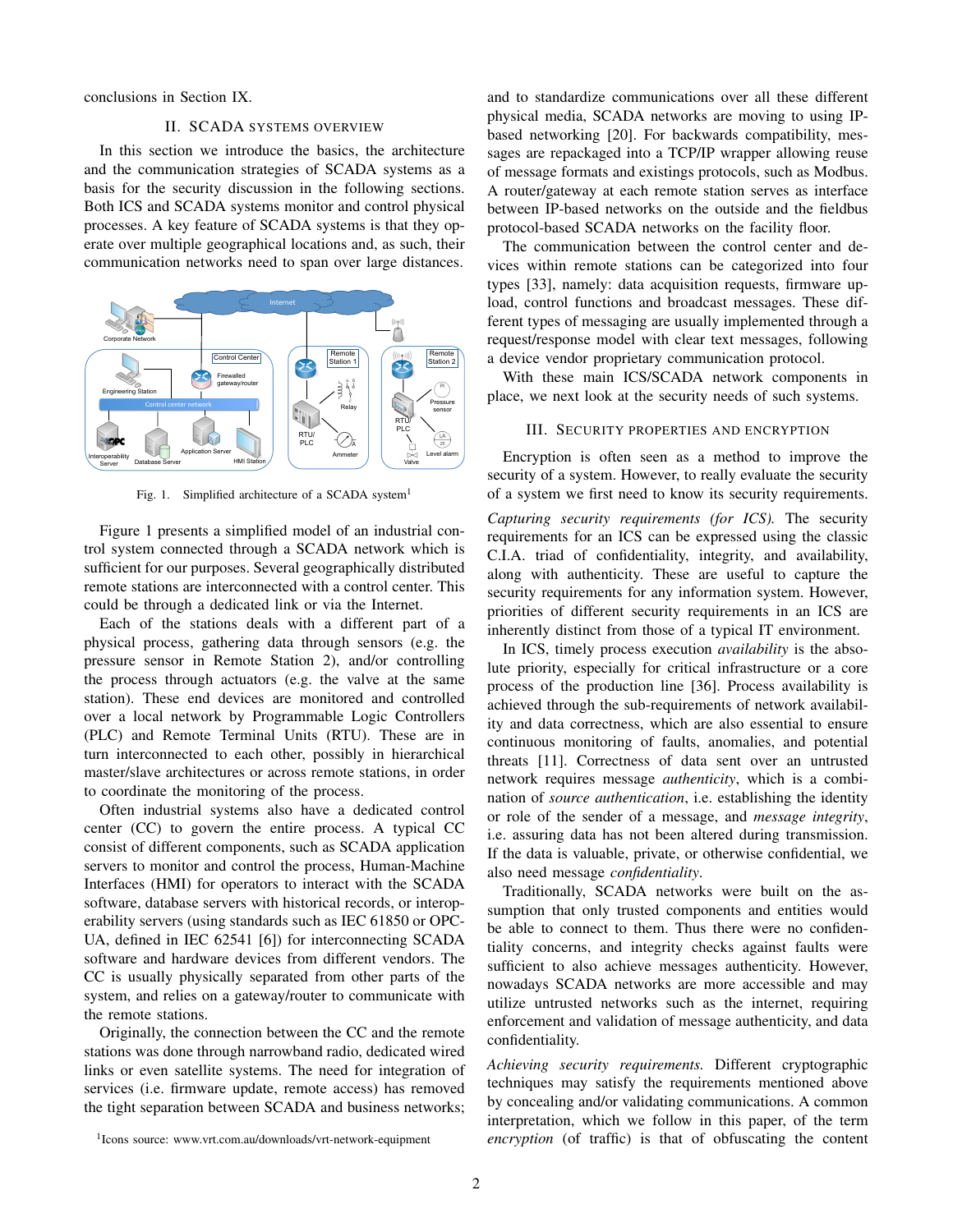of messages, i.e. enciphering messages for confidentiality. Encrypted messages can then be read only by parties in possession of the appropriate decryption key: typically, this restricts visibility to just the endpoints of the connection.

Cryptographic techniques can be used to authenticate a party and its messages, for example through the use of public key cryptography with keys validated by digital certificates issued by trusted third parties. We will refer to any cryptographic technique and key/certificate management strategy to achieve authenticity as an *authentication* scheme.

Note that, depending on the cipher and the way it is applied, encryption (i.e. enciphering for confidentiality) may also help to check the integrity and establish the authenticity of messages; encryption and authentication may be achieved by the same cryptographic operation. However, as we are trying to clarify the reasons for using specific techniques, we will still address them as separate requirements.

## IV. ENCRYPTION PROTOCOLS FOR SCADA

ICS standards suggest several protocols to achieve encryption. For example IEC 62351 [8], for power systems infrastructure, recommends end-to-end protocol TLS and point-to-point protocol IPsec; while OPC-UA, for industrial automation systems, refers to end-to-end protocol WS-Security. Here we discuss the protocols recommended by IEC 62351 and use them as examples during the discussion. However, the conclusions that we draw in this paper are not restricted to just these two schemes or the field of power systems: since we discuss in terms of general security properties, the main reasoning remains applicable to the whole field of securing SCADA networks.

According to IEC 62351, Transport Layer Security (TLS) is to be added to the most common TCP/IP industrial protocols such as MMS, DNP3, and IEC 60870-5-104; moreover, the standard discusses the applicability of wellproven standards from the IT domain, such as IPsec.

*TLS.* TLS creates sessions that provide entity authentication, payload secrecy and message integrity. It accomplishes this by setting up secure sessions using asymmetric public/private keys and digital certificates issued by trusted third-party entities known as Certificate Authorities (CA). A Message Authentication Code (MAC) is appended to each message in a TLS connection to validate a packet's integrity and avoid replay attacks. The MAC is generated from the message's data payload and a shared secret key. Setting up a session consists of two round trips: the first authenticates the server to the client, who validates the server's digital certificate signature against a list of trusted CA in the client's possession. Client authentication is usually left to the application layer, see e.g. IEC 62351 and OPC-UA. The second round trip completes the handshake by negotiating which cryptographic protocol to use, along with a corresponding unique symmetric 'session' key. This key is used to encrypt the content of the messages exchanged during the session: since TLS works at the transport layer, it does not encrypt the routing information on the lower network layer. An external observer that intercepts a TLS secured datagram is limited in the amount of information that he can extract from it: only the endpoints of the communications, along with the type of encryption and approximate size of the data are revealed.

*IPsec.* The IPsec protocol [19] concerns the network layer and can be implemented in legacy networks as a bump-inthe-wire, i.e. without altering the endpoints.

An IPsec connection is initiated in two phases, according to the Internet Key Exchange (IKE) protocol: Phase 1 has the purpose of generating the shared secret keying material to establish a secure authenticated channel between two peers. Using this channel, Phase 2 negotiates the IPsec security policies to be applied to the data flow, and encrypts the data flow using the keys from Phase 1. After the connection is over, those keys are discarded. To authenticate peers, IPsec uses pre-shared keys, or digital certificate signed by a CA.

IPsec provides two extension protocols: Authentication Header (AH)[17] and Encapsulating Security Payload (ESP)[18]. AH offers data integrity and source authentication for both IP header and payload. As the packet's content is not encrypted, it can still be inspected by a firewall or an IDS. ESP offers data integrity, source authentication, and encryption, and is therefore more widely used in practice; note, however, that the ESP protocol is only applied to the payload and not to the IP header. IPsec is used in one of two modes: tunnel or transport, of which tunnel mode is recommended for establishing secure site-to-site communications from an untrusted network to the control network in SCADA systems [29], [34]. In either mode, the payload is encrypted (using ESP) or authenticated (using AH). In tunnel mode headers are also protected, as the source endpoint encrypts (or authenticates) the entire packet and then encapsulates it in another IP packet. The receiving gateway will then perform the unpacking, decryption (or authentication check) and internal routing necessary to transmit the packet to the final destination device on the trusted network. Tunnel mode can be gateway-to-gateway or host-to-gateway; in either case, the authentication and confidentiality provided by IPsec stop at the receiving gateway and are not fully end-to-end.

## V. ATTACKS ON SCADA SYSTEMS

When checking whether a given approach indeed achieves a security goal, one needs to consider the type of attacks against which they are supposed to defend. To create a broad and representative overview on the current threats to SCADA systems, we have listed (see the first column of Table I) confirmed attacks on SCADA systems from the RISI incident database [1] and recent Verizon data breach digests [30], [31]. Note that we restrict our attention to 'real' attacks: e.g. [36] gives a list of vulnerabilities and potential misuses, some preventable by encryption, but they do not match what is seen in practice. We describe three successful attacks in more detail, namely:

- Stuxnet, causing physical damage to equipment;
- Dragonfly, stealing intellectual property data;
- BlackEnergy, disrupting a wide public infrastructure.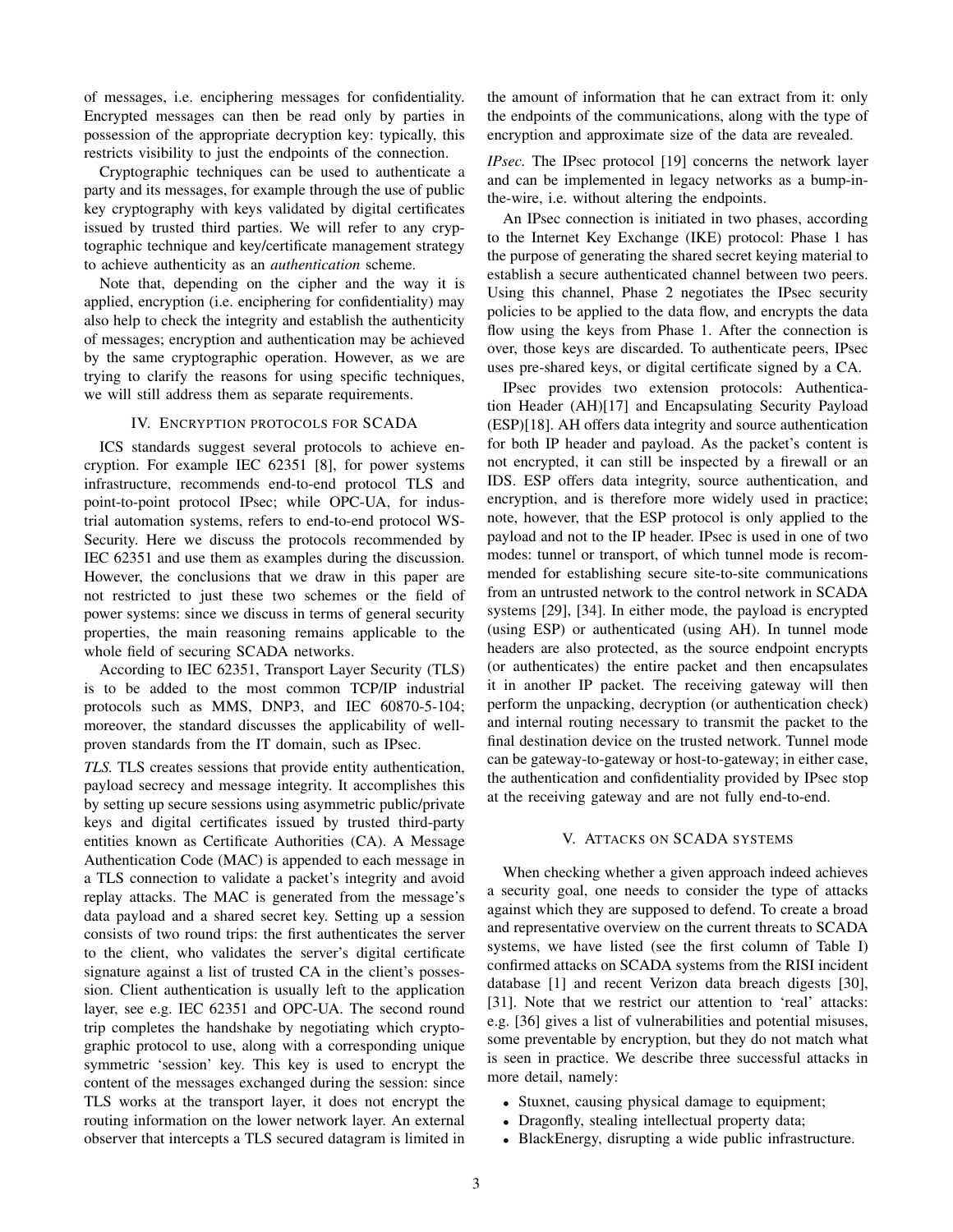*Stuxnet.* The Stuxnet malware attack was conducted in 2010, targeting Iranian nuclear enrichment facilities [23]. Stuxnet operated in three stages [14].

In the first stage, the initial infection was likely conducted via an infected USB flash drive from a compromised equipment vendor. Secondly, it spread locally through the SCADA network in three ways: using the normal LAN, via removable drives, and by infecting files used by Siemens PLCs. The objective of this phase was to look for computers possessing the Siemens WinCC SCADA software, typically used to program PLCs, and to establish a foothold on those machines. The third and final stage probed for PLCs connected to the WinCC system: once found, malicious code was injected to stealthily control specific centrifuges, making them operate at unsafe speeds and resulting in a higher breakdown rate [24].

*Dragonfly.* The Energetic Bear/Dragonfly campaign of 2011 focused on industrial espionage and intellectual property theft rather than taking control of the industrial process. It specifically targeted industrial gateways and routers used in aviation, energy generation and distribution, pharmaceutical, food and beverage industries [21].

The infection happened in three phases [26], [4]: initially, the attackers delivered malware through spear-phishing emails; then, they performed a watering hole attack by redirecting traffic from legitimate websites; and finally, they infected third-party applications that ICS device vendors made available online, thus compromising the supply chain. The malware then communicated to a command and control (C&C) server via HTTP, downloaded additional modules establishing persistence, and scanned the local drives collecting information about the network layout, as well as ICS and VPN configuration files, and authentication credentials. It did not spread over the local network. Its final stage was to use an industrial protocol scanner to search the local network for any OPC services (see Fig. 1), or for devices and applications that were listening on TCP ports of common SCADA protocols. A compromised OPC could have granted an attacker full control over the SCADA system, but the attackers made no attempt to control the ICS devices: instead, the gathered data about the SCADA network layout was sent back to the C&C server.

*BlackEnergy.* In late 2015, three Ukrainian power distribution utilities suffered a coordinated attack that caused a blackout for several hours [32].

The attack was conducted in two main stages, separated by months [12]: first, the attackers used phishing emails to penetrate the utilities' IT networks and plant the Black-Energy 3 malware. The malware connected to its C&C server, moved horizontally and harvested credentials to gain VPN tunnelling access to the SCADA network; once there, it completed the initial reconnaissance by discovering the serial-to-ethernet field devices used by the remote stations to decode commands from the command center. Six months later, the attackers used the malware to take control of the SCADA workstations and HMI, locking out operators and manually issuing commands to open the remote stations' breakers, thus causing the blackout. At the same time, they deployed malicious custom firmware on the gateway devices, disabling them and preventing recovery.

# VI. WHERE ENCRYPTION FAILS

With basic definitions and a description of key attacks in place, we can now evaluate our first thesis: *encryption often does not yield extra SCADA security.* To this end we consider the impact of encryption on the attacks described above.

*Stuxnet.* Recall that Stuxnet comprises three stages. The first stage, i.e. the initial infection through a compromised USB drive, did not involve network communication. In the second and third stages, Stuxnet first spread on the LAN and then infected WinCC database servers; the infected WinCC systems then uploaded control code to the PLCs, as they were authorized to. However, this code had malicious content. In both stages, all communication were between valid parties that trusted each other. The endpoints' vulnerabilities exploited in the second stage to spread Stuxnet, and the malicious content transmitted to PLCs during the third stage, did not affect the proper establishing of the connections. As such, encryption wouldn't have impeded the attack at all.

*Dragonfly.* The Dragonfly campaign used standard business level malware techniques, focused on the target's corporate network [21]. Once there, the malware gathered locally stored authentication credentials that enabled authorized access to other remote industrial systems. In around 5% of the infections, the malware included a module to capture credentials sent over unencrypted HTTP traffic from a browser[4], [3]. Also, the attackers tried to discover and probe OPC services on LAN hosts, by using the valid interfaces that were already present on the infected machines. The situation was the same as with Stuxnet, in that the attackers exploited vulnerabilities on the end points, while all the communications on the network was between valid parties. Only in some rare cases, encryption would have hindered a small portion of the information gathering performed by the malware.

*BlackEnergy.* The attackers infiltrated a business workstation through email, spread their malware on the LAN, and then harvested credentials to gain legitimate and authorized access to the SCADA network, bypassing the security at the gateways of the remote stations. Using existing remote administration tools, the attackers used "native connections and commands" [12] to discover the ICS devices on the remote stations' local networks; to upload the custom malicious firmware to the gateways; and to control the breakers through a panel. All these malicious actions compromised endpoints rather than connections, and therefore would not have been impacted by encrypting SCADA traffic.

As stated before, encrypting a communication channel protects the confidentiality of a message during its transmission. This is relevant in the case where potential attackers reside along the transmission path of the message, either intercepting it as a Man-in-the-middle or just passively listening to it. On the other hand, if the attackers compromise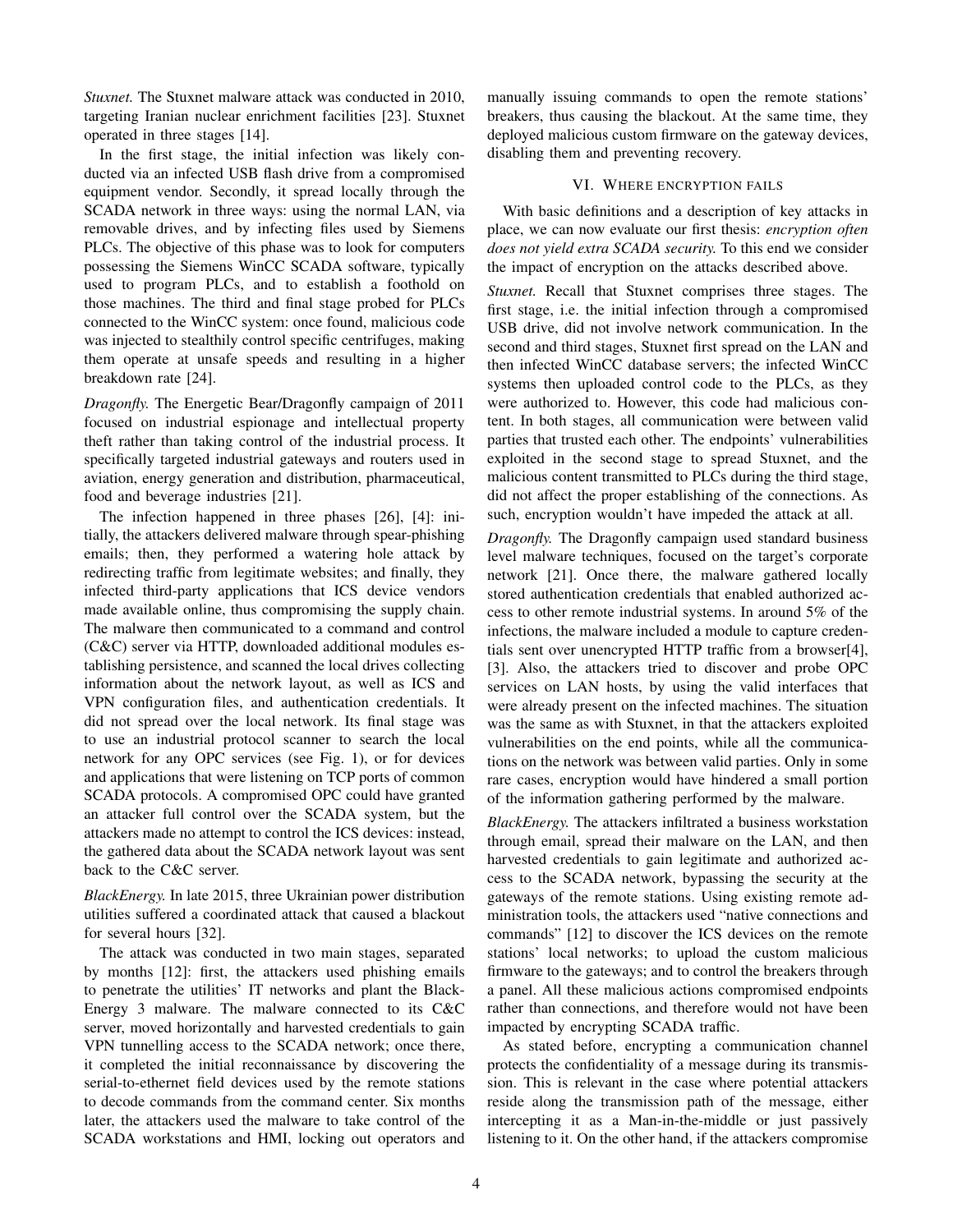| <b>Brief Description</b>                                                     | Encr.        | Net Mon.     | Year | <b>Industry</b> |
|------------------------------------------------------------------------------|--------------|--------------|------|-----------------|
| Stuxnet Malware Targets Uranium Enrichment Facility [1], [14]                | X            | O f.c [24]   | 2010 | Power/utility   |
| Russian-Based Dragonfly Group Attacks Energy Industry [1], [4]               | X            | O f.c [22]   | 2014 | Power/Utility   |
| Cyber-Attack Against Ukrainian Critical Infrastructure [1], [12]             | X            | O f,c [32]   | 2016 | Power/Utility   |
| Malware on manufacturing OT network [31]                                     | X            | O f.c [31]   | 2017 | Manufacturing   |
| Hacktivist control PLCs of "Kemuri Water Company" [30]                       | X            | $0 \quad c$  | 2016 | Water treatment |
| Public utility compromised after brute-force hack attack [1]                 | $\mathbf{x}$ | $o$ f.c      | 2014 | Power/utility   |
| U. S. Power Plant Infected With Malware from USB [1]                         | X            |              | 2012 | Power/utility   |
| U. S. Electric Utility Mariposa Virus Infection [1], [16]                    | X            | O f,c $[16]$ | 2012 | Power/utility   |
| Disk-wiping Shamoon virus knocks out computers at Qatari gas firm RasGas [1] | X            |              | 2012 | Petroleum       |
| Gas Company Virus Infection from USB [1]                                     | X            |              | 2012 | Petroleum       |
| Auto Manufacturer Suffers Data Breach from Virus [1]                         |              |              | 2012 | Automotive      |
| Process Control Network Infected with a Virus from Laptop [1]                | X            |              | 2012 | Petroleum       |
| Industrial Control System Hacked Using Backdoor Posted Online [1], [15]      | X            | $o$ f.c      | 2012 | Other           |
| South Houston Water Treatment Plant Hack [1]                                 | X            |              | 2011 | Water/Waste     |
| Steel plant infected with Conficker Worm [1]                                 | X            | $o$ f.c      | 2011 | Metals          |
| Brute-Force Attack on Texas Electricity Provider [1]                         | X            | o f          | 2010 | Power/utility   |

TABLE I ANALYSIS OF RECENT SCADA INCIDENTS

a communication endpoint, as it happened in our examples, it's easy to obtain the keys and configuration files to establish valid connections to other devices in the SCADA network, and pivot the attack to those.

The second column of Table I summarizes the evaluation of the different attacks. For the three attacks studied in detail, encryption did not help (indicated by 'X' in the table). The same conclusion can be reached for the others, based on a general description of the attack (indicated by 'x'). In one case (indicated by '?') we did not have enough information on the attack to evaluate whether encryption would have helped. The table clearly validates our first thesis; encryption is not able to stop most of these attacks.

# VII. THREATS OF ENCRYPTION TO SECURITY

In this section we evaluate our second thesis: *Encryption can have negative consequences for security.* Encryption decreases visibility of data, not only for potential attackers, but also for security tools trying to evaluate this data such as network monitoring solutions. With respect to monitoring we distinguish two main categories; flow-based solutions e.g. [28] that only consider the amounts of communication and the end-points involved, and content-based solutions e.g. [13], [35] that also consider the actual content of the communications. Flow-based solutions may still work if the communication is encrypted, but this depends on the exact approach and the method of encryption. IPSec tunnel mode, for example, would prevent (some forms of) flow-based analysis on the link it is applied on. Clearly, content-based solutions would be prevented from fully analysing data that is encrypted with keys the monitoring system does not have.

In the third column of Table I we indicate whether the attacks could have been detected by network monitoring, distinguishing between cases (marked 'O') where detection is certainly possible, as reported by the indicated publications, and cases (marked 'o') where we believe detection should be possible based on a high level evaluation of the attack. All three attacks discussed in Section V could have been detected by an appropriate network monitoring solution. We further indicate whether flow-based (f) and content-based (c) monitoring is involved. Several attacks (marked f,c) can be detected by flow-based monitoring but require content-based approaches to identify what type of attack is happening.

We have several cases where we did not find any claims that the attack is detectable with a given approach, and the attacks' descriptions are not sufficient to determine whether known approaches would work. As such, there are several cases that are indicated as unknown (?). Still, several attacks require content-based approaches to identify or even to detect them at all. This already validates our second thesis; in many cases encryption hinders other security solutions and thus may actually decrease the security of the system.

## VIII. THREATS OF ENCRYPTION TO SYSTEM OPERATIONS

In this section we evaluate our third thesis: *Encryption increases troubleshooting and recovery costs.* To this end we consider several causes that can motivate troubleshooting. *Network congestion.* Upon slow operator terminal updates one would check the LAN for overload [9, Sec. 8.2].

Quoting from [31]: "over the past few months, the network seemed 'sluggish', which the automation engineers and SMEs attributed to older, legacy equipment. [...] With the cooperation of [company], we set up a Switched Port Analyzer (SPAN) port and deployed a passive network analyzer to collect and analyze the traffic." If the traffic was encrypted, this common troubleshooting task would have been hindered.

A possible cause for congestion is a device flooding the network, e.g. due to misconfiguration or a virus attack. An example of the latter was the Conficker worm infecting a steel plant in 2011 [1]: "The virus flooded the network with unwanted packets and caused an instability in the communications between PLCs and supervisory stations and freezing most of the supervisory systems." While the presence of the flaw is clear, a full diagnosis requires looking at the content of the communication and possibly listening from different locations, to identify the source of the anomalous traffic.

*Non-healthy devices.* Upon missing updates, alarms or unexpected behaviour one would evaluate the health of related components. After basic (hardware) checks, [9, Sec. 6.10] recommends checking an individual component's health by